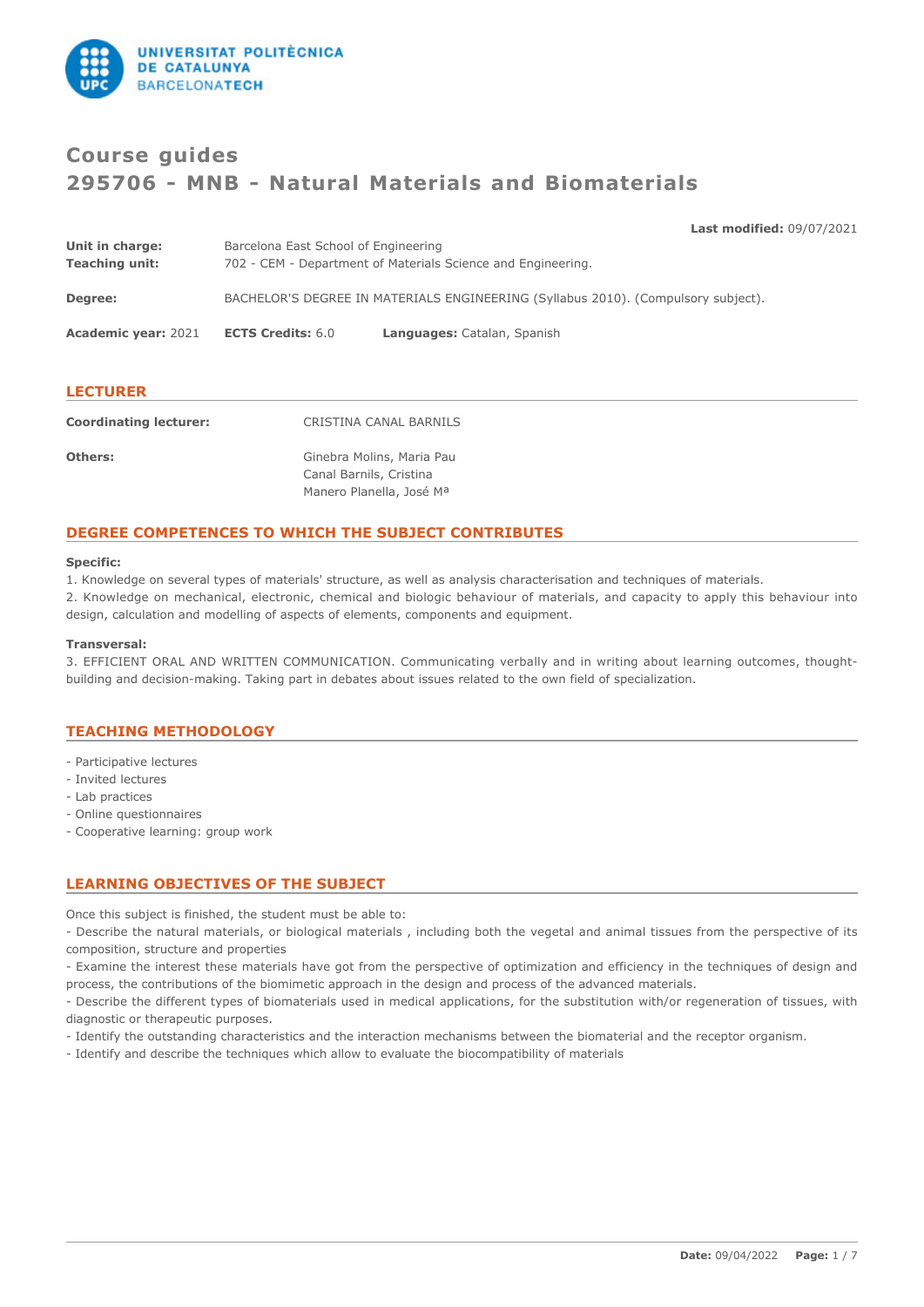

# **STUDY LOAD**

| <b>Type</b>       | <b>Hours</b> | Percentage |
|-------------------|--------------|------------|
| Hours large group | 45,0         | 30.00      |
| Hours small group | 15,0         | 10.00      |
| Guided activities | 90,0         | 60.00      |

**Total learning time:** 150 h

# **CONTENTS**

### **Part 1: Natural Materials**

### **Description:**

STRUCTURE-PROPERTIES RELATIONSHIP IN NATURAL MATERIALS Natural materials definition and relevance. Hyerarchic structure. Design and function. Multifunctionality and design optimisation. Biomimetic approach. Nacre and silk.

NATURAL COMPOSITE MATERIALS. BIOLOGICAL PLANT TISSUES: WOOD. Composition and structure. Wood and water. Physical and mechanical properties of wood. Wood durability.

NATURAL COMPOSITE MATERIALS COMPOSTOS: BIOLOGICAL ANIMAL TISSUES

Cells and extracellular matrix. Classification of animal tissues. Soft tissues: tendons, ligaments and cartilage. Mussles. Blood vessels. Composition, structure and properties. Hard tissues: bone and teeth. Composition, structure and properties.

### **Specific objectives:**

After finishing this part, the student must be able to:

- Describe the compostion, structure and properties of the most important natural materials, specifically of the main plant and animal tissues.

- Identify the benefits of the biomimetic approach in the design of advanced materials.

### **Related activities:**

Attendance to theory classes Attendance to laboratory classes Self study

### **Related competencies :**

CEM1. Knowledge on several types of materials' structure, as well as analysis characterisation and techniques of materials. CEM2. Knowledge on mechanical, electronic, chemical and biologic behaviour of materials, and capacity to apply this behaviour into design, calculation and modelling of aspects of elements, components and equipment. 04 COE. EFFICIENT ORAL AND WRITTEN COMMUNICATION. Communicating verbally and in writing about learning outcomes, thought-building and decision-making. Taking part in debates about issues related to the own field of specialization.

**Full-or-part-time:** 40h

Theory classes: 13h Laboratory classes: 3h Self study : 24h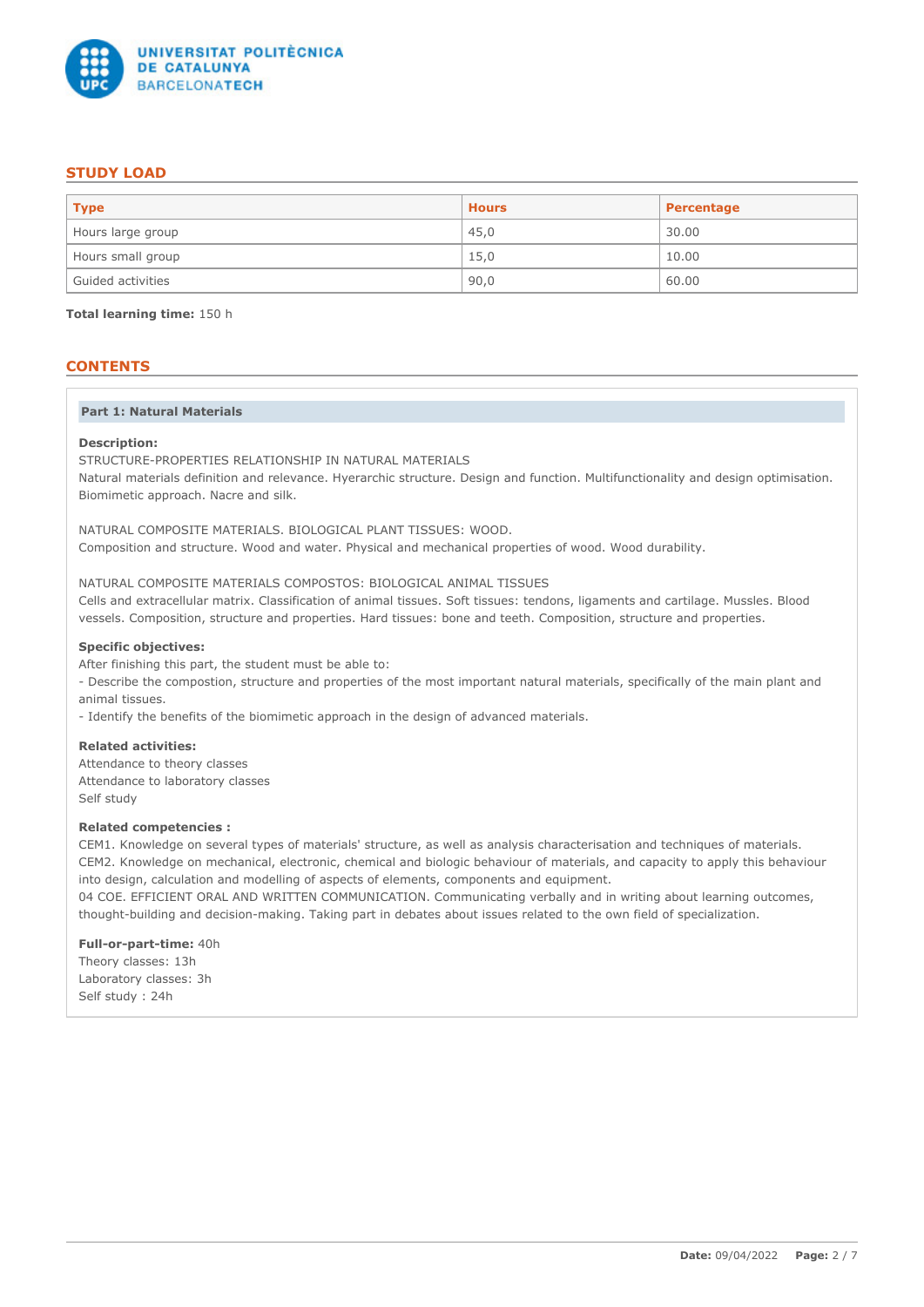

# **Part 2: Biomaterials**

### **Description:**

MATERIALS FOR CLINICAL APPLICATIONS

Definition of a biomaterial. Historical perspective. Classification of the different types of biomaterials. Metals as biomaterials: stainless steel, titanium alloys, chobalt-chromium alloys, shape memory alloys. Polymers as biomaterials stable and resorbable polymers. Textile biomaterials. Degradation mechanisms. Bioceramics: inert, bioactive and resorbable ceramics. Calcium phosphates. Composites as biomaterials.

### BIOMATERIAL-TISSUE INTERACTIONS

Biological host response to the biomaterial. Biomaterial degradation in the biological environment. Biocompatibility. In vitro and in vivo tests to assess biocompatibility.

### **Specific objectives:**

After finishing this part, the student will be able to:

- Identify the common traits and the distinctive features of the different materials used in clinical applications.
- Describe the basic principles that govern biocompatibility of biomaterials.
- Define the fundamental criteria that a material must meet to be used in medical applications.

- Recognise the biological principles that affect the host-material interactions, and correlate them with the in vivo performance of biomaterials.

#### **Related activities:**

Attendance to theory classes Attendance to laboratory classes Self study

### **Related competencies :**

CEM1. Knowledge on several types of materials' structure, as well as analysis characterisation and techniques of materials. CEM2. Knowledge on mechanical, electronic, chemical and biologic behaviour of materials, and capacity to apply this behaviour into design, calculation and modelling of aspects of elements, components and equipment. 04 COE. EFFICIENT ORAL AND WRITTEN COMMUNICATION. Communicating verbally and in writing about learning outcomes,

thought-building and decision-making. Taking part in debates about issues related to the own field of specialization.

**Full-or-part-time:** 47h 30m Theory classes: 13h Laboratory classes: 6h Self study : 28h 30m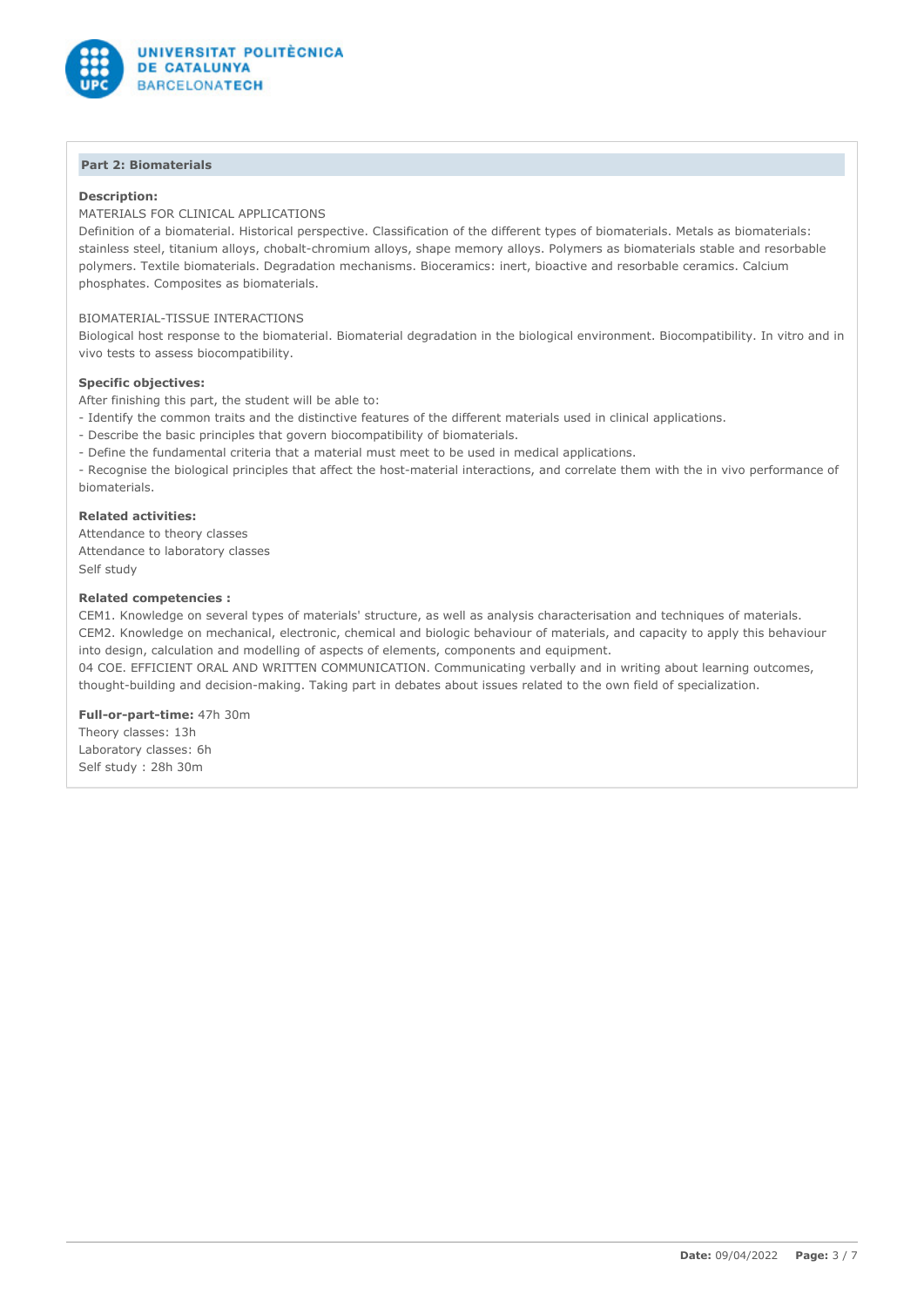

### **Part 3: Biomaterials Applications**

### **Description:**

BIOMATERIALS APPLICATIONS IN IMPLANTS AND BIOMEDICAL DEVICES Orthopaedic surgery and traumatology applications; Odontology and maxillofacial surgery applications; Digestive surgery applications; Cardiovascular applications; Drug delivary appications; Topical applications. Tissue Engineering applications.

### **Specific objectives:**

After finishing this part the student will be able to:

- Recognise and select the most adequate materials for the design of medical devices and implants.

#### **Related activities:**

- Attendance to invited talks by medical doctors
- Cooperative work: group project and presentation

### **Related competencies :**

CEM1. Knowledge on several types of materials' structure, as well as analysis characterisation and techniques of materials. CEM2. Knowledge on mechanical, electronic, chemical and biologic behaviour of materials, and capacity to apply this behaviour into design, calculation and modelling of aspects of elements, components and equipment.

04 COE. EFFICIENT ORAL AND WRITTEN COMMUNICATION. Communicating verbally and in writing about learning outcomes, thought-building and decision-making. Taking part in debates about issues related to the own field of specialization.

### **Full-or-part-time:** 25h

Theory classes: 10h Self study : 15h

# **ACTIVITIES**

#### **THEORY CLASSES**

### **Description:**

Lectures given by the professors of the subject, with powerpoint presentations and participation of the students.

#### **Specific objectives:**

After attending the lectures, the student will be able to identify the main aspects and the most relevant issues of the structure, design and properties of natural materials and biomaterials.

### **Material:**

Power point presentations uploaded in the virtual campus

# **Delivery:**

Lecture attendance Online or class questionnaires Exams Laboratory notebook

### **Related competencies :**

CEM1. Knowledge on several types of materials' structure, as well as analysis characterisation and techniques of materials. CEM2. Knowledge on mechanical, electronic, chemical and biologic behaviour of materials, and capacity to apply this behaviour into design, calculation and modelling of aspects of elements, components and equipment.

04 COE. EFFICIENT ORAL AND WRITTEN COMMUNICATION. Communicating verbally and in writing about learning outcomes, thought-building and decision-making. Taking part in debates about issues related to the own field of specialization.

**Full-or-part-time:** 65h Theory classes: 26h Self study: 39h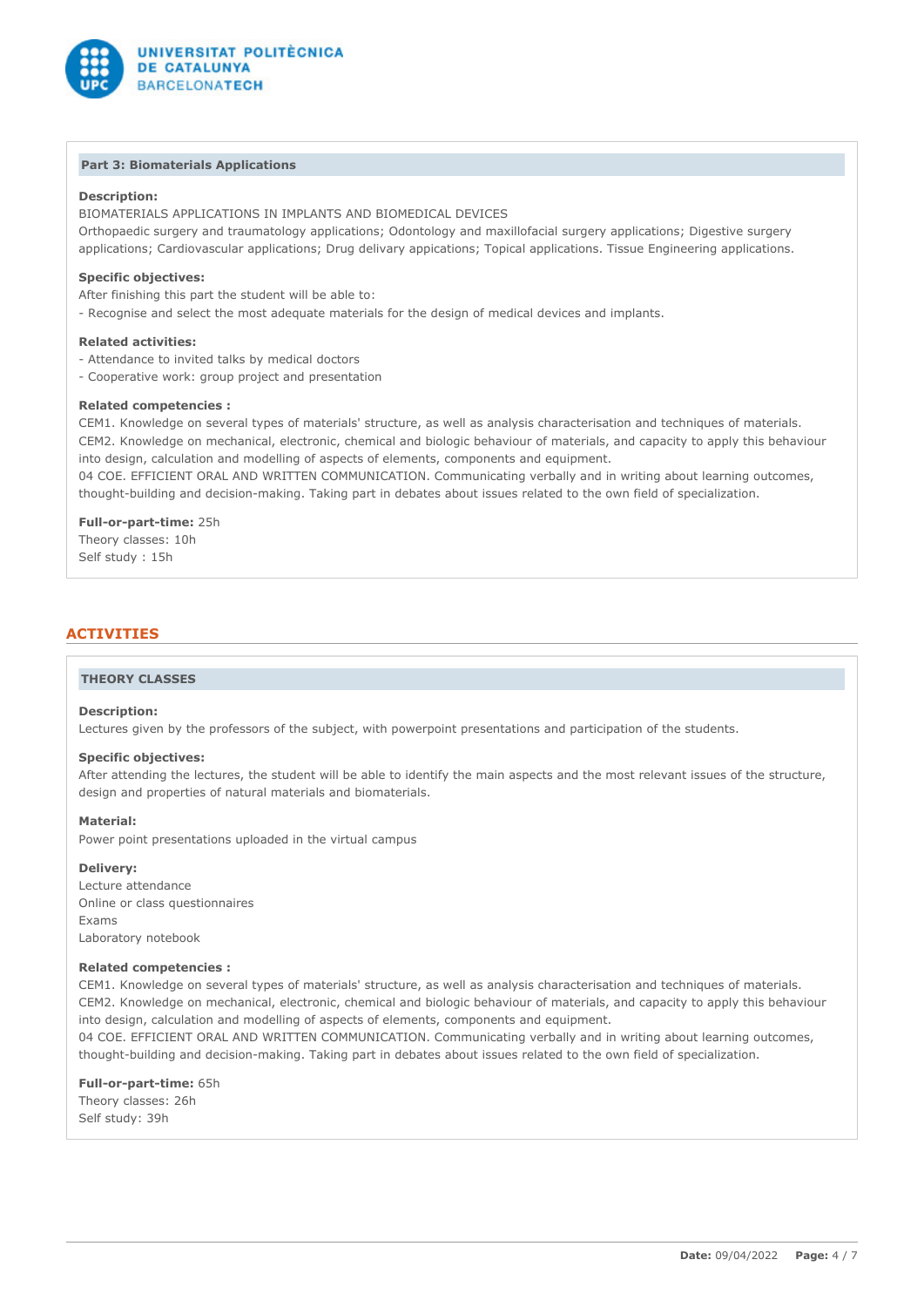

# **LABORATORY CLASSES**

### **Description:**

The student will carry out exeprimental laboratory classes on the characterisation of animal and plant tissues and on the processing and characterisation of biomaterials

### **Specific objectives:**

The student will be able to describe and apply the experimental protocols used for the characterisation of natural materials and for the processing and characterisation of some biomaterials.

#### **Material:**

Guidelines of the laboratory classes

#### **Delivery:**

Laboratory notebook Tests (in person or online)

### **Related competencies :**

CEM2. Knowledge on mechanical, electronic, chemical and biologic behaviour of materials, and capacity to apply this behaviour into design, calculation and modelling of aspects of elements, components and equipment. CEM1. Knowledge on several types of materials' structure, as well as analysis characterisation and techniques of materials.

### **Full-or-part-time:** 13h 30m Practical classes: 9h

Self study: 4h 30m

# **INVITED TALKS**

### **Description:**

The course includes three invited talks by medical doctors and surgeons on clincal aspects of the application of biomaterials in different medical areas

### **Specific objectives:**

The student will be able to identify the main requirements and the limitations of biomaterials in some specific clinical applications

### **Material:**

#### **Delivery:**

-

-

### **Related competencies :**

CEM1. Knowledge on several types of materials' structure, as well as analysis characterisation and techniques of materials. CEM2. Knowledge on mechanical, electronic, chemical and biologic behaviour of materials, and capacity to apply this behaviour into design, calculation and modelling of aspects of elements, components and equipment.

### **Full-or-part-time:** 6h

Theory classes: 6h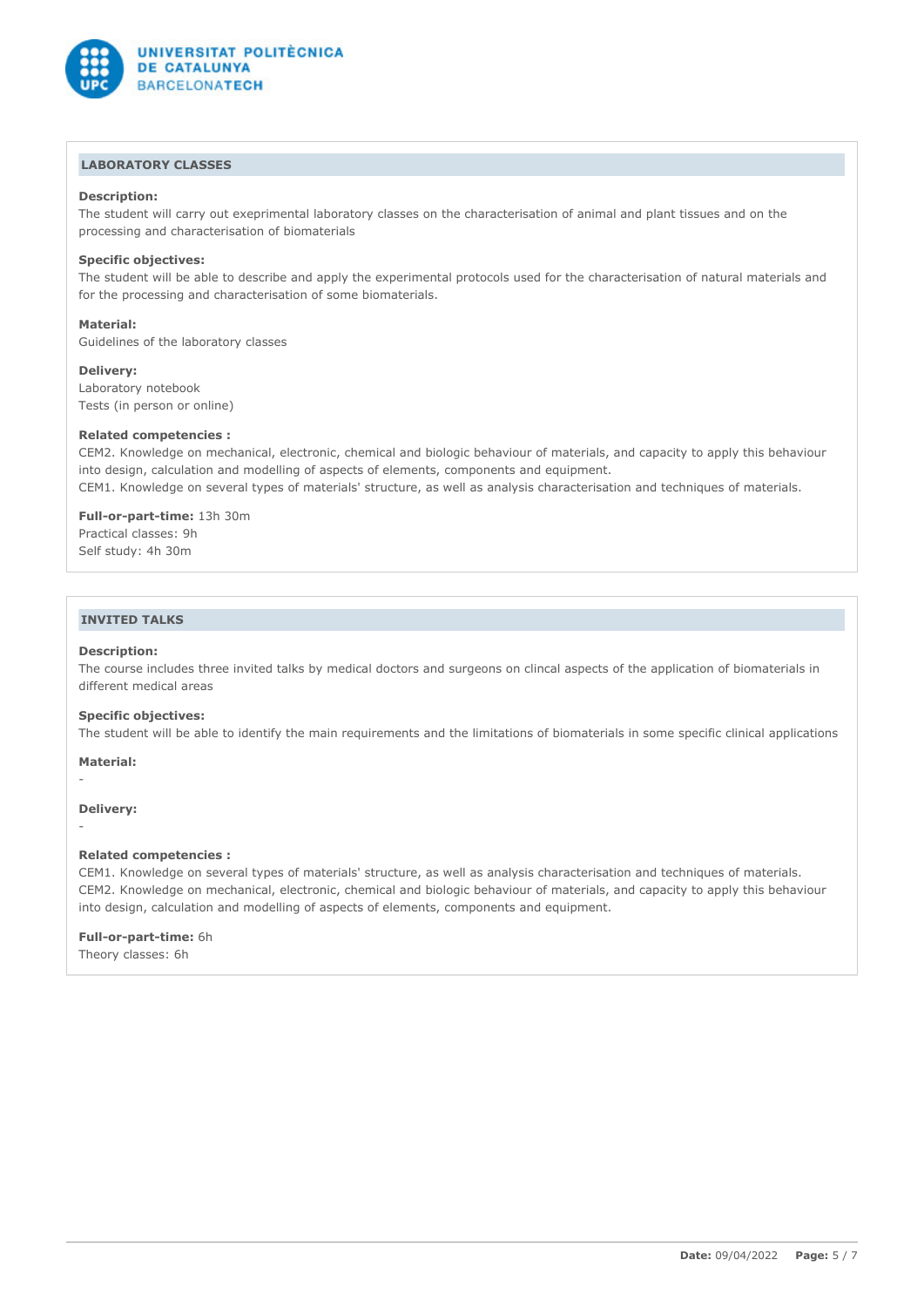

# **SUPERVISED GROUP WORK**

### **Description:**

The students will perform a work in small groups (3-4 students) on material selection for a specific implant or biomedical device

#### **Specific objectives:**

The student will be able to analyse in terms of material selection a specific implant or biomedical device, and to make an oral presentation on the conslusions achieved.

#### **Material:**

Guideline for the group work

#### **Delivery:**

Power point presentation and oral defence of the work

### **Related competencies :**

CEM1. Knowledge on several types of materials' structure, as well as analysis characterisation and techniques of materials. CEM2. Knowledge on mechanical, electronic, chemical and biologic behaviour of materials, and capacity to apply this behaviour into design, calculation and modelling of aspects of elements, components and equipment.

04 COE. EFFICIENT ORAL AND WRITTEN COMMUNICATION. Communicating verbally and in writing about learning outcomes, thought-building and decision-making. Taking part in debates about issues related to the own field of specialization.

**Full-or-part-time:** 28h Theory classes: 4h Self study: 24h

### **GRADING SYSTEM**

Final mark =  $0.50*$  Final exam +  $0.10*$ partial exam +  $0.10*$ continuous evaluation tests +  $0.15*$  laboratory sessions+  $0.15*$  group work

#### **EXAMINATION RULES.**

- All activities are compulsory

- The tests and continuous evaluation activities will be distributed throughout the course as the different subjects of the course are addressed. There will not be prior notice.

- The group work will be presented orally, with the help of a power point presentation. Evaluation will be performed on the basis of the oral presentation.

### **BIBLIOGRAPHY**

### **Basic:**

- Nordin, Margareta. Basic biomechanics of the musculoskeletal system. 4th ed. Philadelphia: Lippincott Williams & Wilkins, 2012. ISBN 9781451117097.

- Ratner, Buddy D. Biomaterials science : an introduction to materials in medicine. 3rd ed. Amsterdam: Elsevier/Academic Press, 2013. ISBN 9780123746269.

- Meyers, M.A., Chen, P.Y., Lin, Y.M, Seki Y. "Biological materials: structure and mechanical properties". Progress in materials science [on line]. vol 53 (2008), p. 1-206 [Consultation: 05/06/2020]. Available on: http://www.sciencedirect.com/science/journal/00796425.

- J. Jeronimidis. "Structure-Property Relationships in Biological Materials; Design and Function of Structural Biological Materials". Elices, Manuel. Structural biological materials : Design and structure-property relationships. Amsterdam: Pergamon, 2000. p. 3-29. - "Special topic : Wood". Ashby, M. F.; David R. H. Jones. Engineering Materials. Vol. 2. Oxford: Elsevier Butterworth-Heinemann, 2012-2013.

#### **Complementary:**

- Black, Jonathan. Biological perfomance of materials : fundamentals of biocompatibility. 4th ed. Boca Raton: Taylor & Francis, 2006.